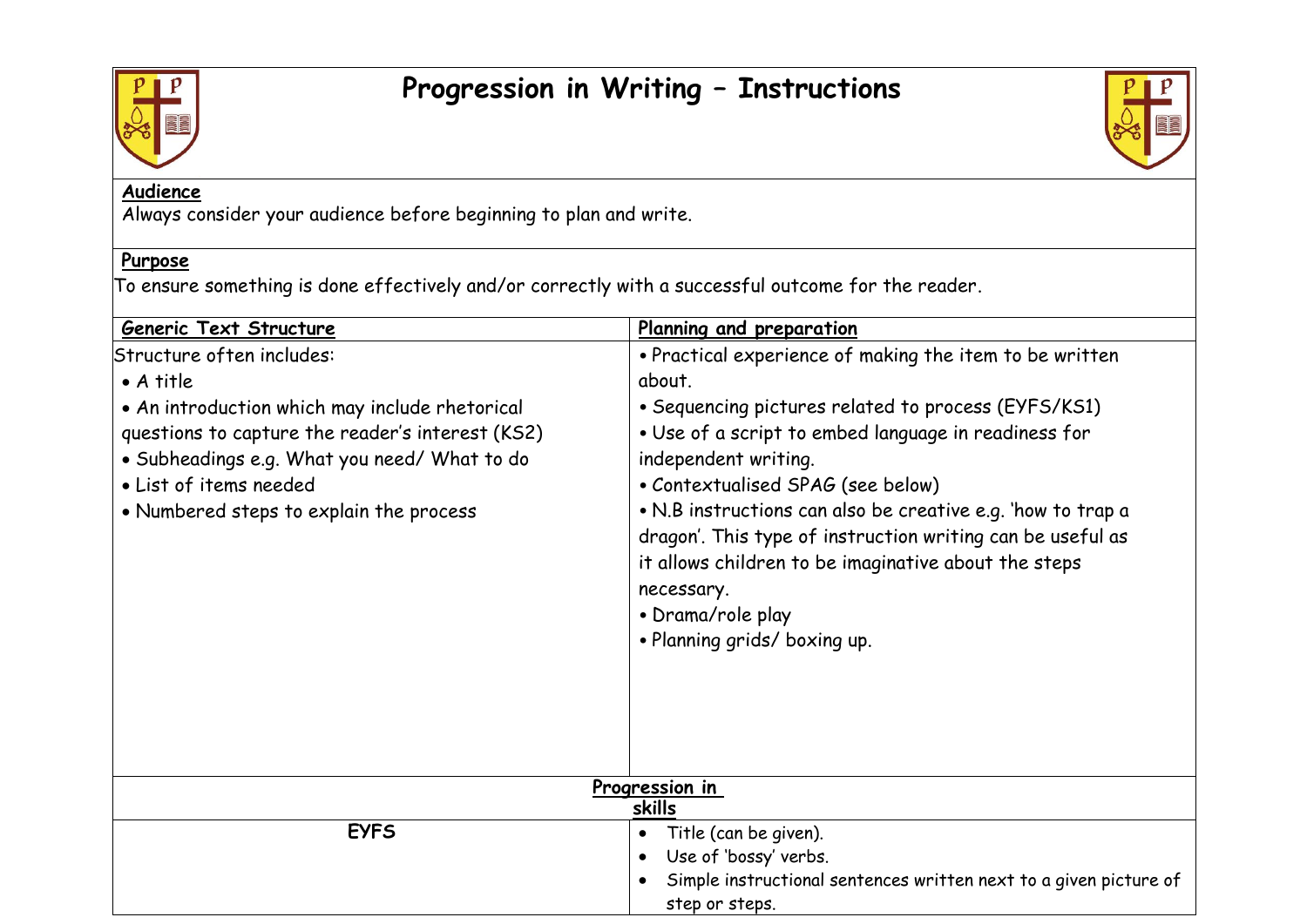| <b>KS1</b> | • Simple time words first, next etc.                                        |
|------------|-----------------------------------------------------------------------------|
|            | $\bullet$ Use of imperative verbs e.g. Cut the card Paint your design Begin |
|            | to extend each instruction across two or more sentences using               |
|            | phrases like: Make sure/ Never / Ask a grown-up/ Always/ If/                |
|            | Carefully/Do not                                                            |
|            | $\bullet$ (Y2) Commas in lists may be used to separate required             |
|            | ingredients/materials.                                                      |
|            | $\bullet$ Title e.g. How to                                                 |
|            | • Bullet points or numbers                                                  |
|            | • May include pictures with captions                                        |
|            | $\bullet$ Simple subheadings e.g. What you need/What to do (can be given)   |
|            | Possible text structure:                                                    |
|            | <b>Introduction</b>                                                         |
|            | Sentence to introduce item to be produced. List of ingredients and          |
|            | quantities beneath a subheading (can be given)                              |
|            | Main body                                                                   |
|            | Sentences to describe each step with specific information. Numbered         |
|            | steps                                                                       |
|            | <b>Conclusion</b>                                                           |
|            | A simple sentence to say what the end product will be like and what it      |
|            | can be used for.                                                            |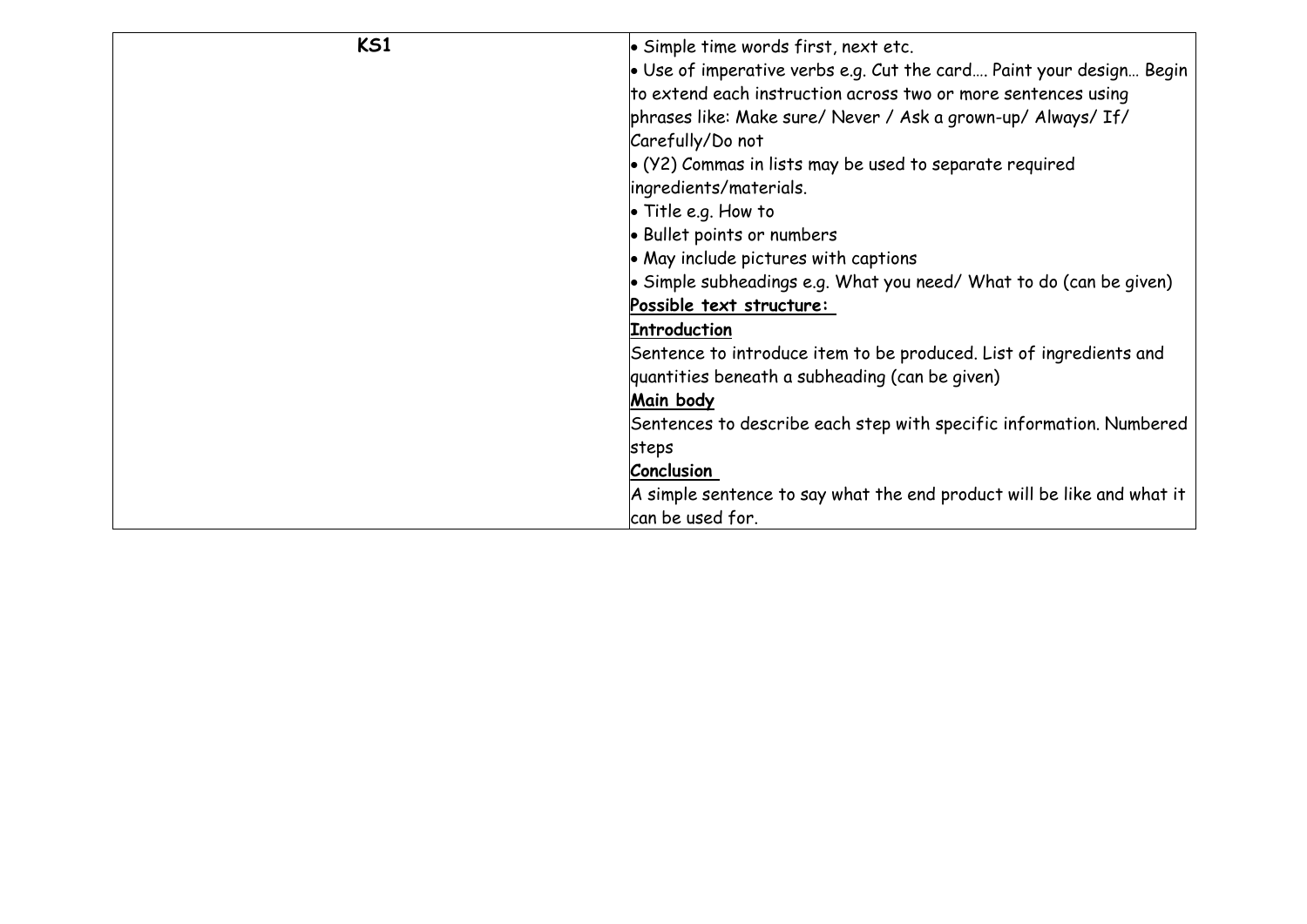| LKS2        | Higher order conjunctions e.g. unless, until, so that etc.       |
|-------------|------------------------------------------------------------------|
|             | • Express time, place and cause using conjunctions, adverbs and  |
|             | prepositions e.g. when this has been done next add after doing   |
|             | this                                                             |
|             | • (Y4) Create cohesion through the use of nouns and pronouns to  |
|             | avoid repetition e.g. add the eggs and then beat them with a     |
|             | whisk until they are fluffy.                                     |
|             | • (Y4) Use fronted adverbials (conditional adverbials) to offer  |
|             | alternatives e.g. If you would like to make a bigger decoration, |
|             | you could either double the dimensions or just draw bigger       |
|             | flowers.                                                         |
|             | • Headings and subheadings to guide the reader.                  |
|             | • Written in paragraphs.                                         |
|             | · May include labelled illustrations or diagrams to support      |
|             | specifics in the text.                                           |
|             | Possible text structure:                                         |
|             | <b>Introduction</b>                                              |
|             | This may include rhetorical questions to engage the reader e.g.  |
|             | have you ever wanted to know how to ____? List of ingredients    |
|             | or quantities under a sub heading.                               |
|             | Main body                                                        |
|             | Sentences to describe each step with specific information and    |
|             | detail beneath subheading.                                       |
|             | Conclusion                                                       |
|             | A concluding paragraph to say what the end product will be like  |
|             | and what it can be used for.                                     |
| UKS2        | · Parenthesis can be used to add additional advice e.g. (It's a  |
| As for LKS2 | good idea to leave it overnight, if you have time.)              |
| plus:       | • Relative clauses can be used to add further information e.g.   |
|             | add further decorations, which can be home-made or shop          |
|             | bought                                                           |
|             | • Modals can be used to suggest degrees of possibility e.g. you  |
|             | should you might want to                                         |
|             | • Avoid personalisation i.e. use of 'you' especially when making |
|             |                                                                  |
|             | the instructions sound more formal.                              |